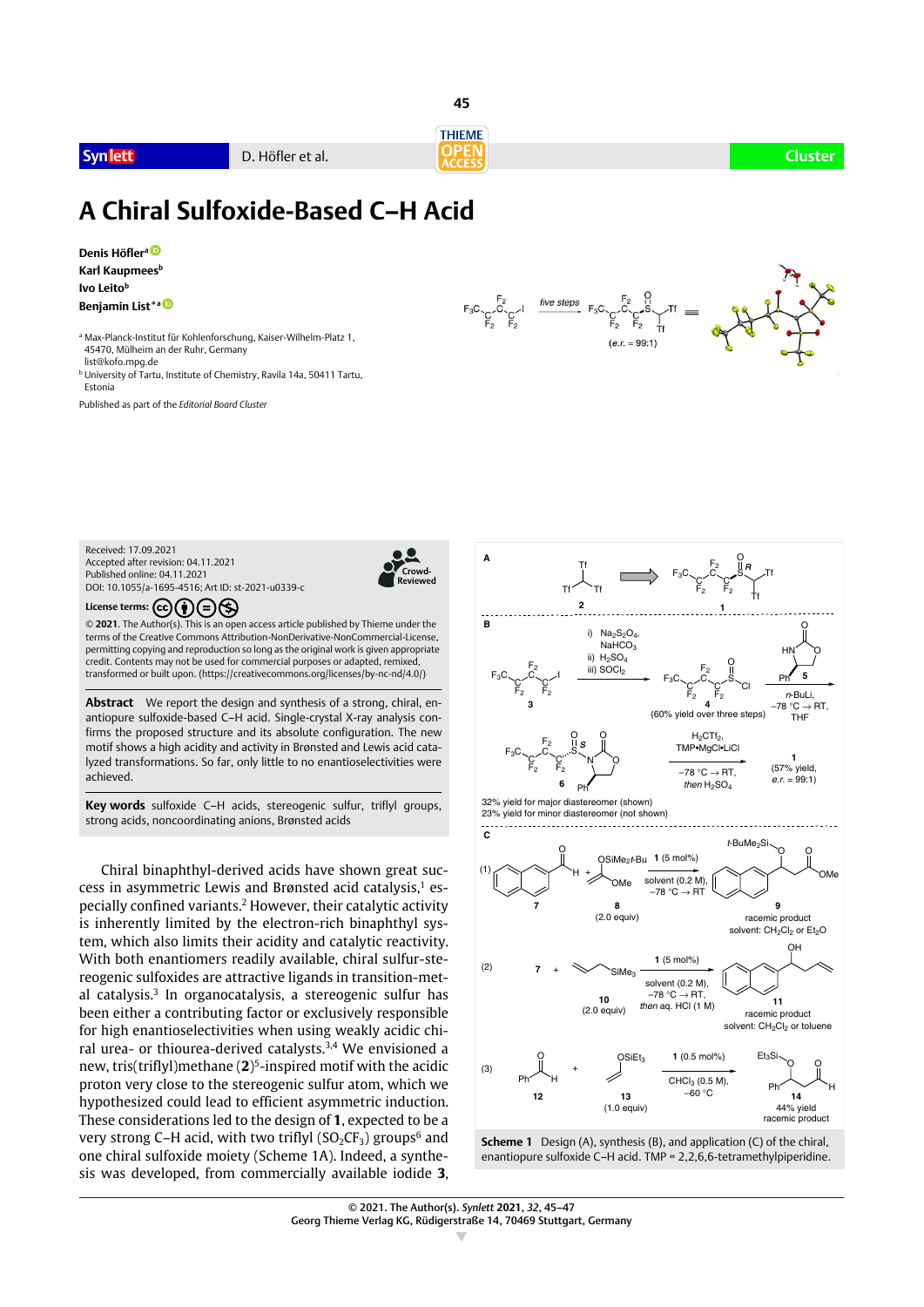**46**

**THIEME** 

**Synlett** D. Höfler et al. **Cluster**

which was converted into a diastereomeric mixture of two oxazolidinones **6** by following reported procedures.7 The major diastereomer (**6a**) was separated by flash chromatography and converted into the desired enantiopure sulfoxide acid **1** by treatment with bis(triflyl)methane in the presence of a strong base followed by  $H_2SO_4$  acidification.<sup>8</sup> With the desired C–H acid **1** in hand, we were able to assign its absolute configuration by X-ray single-crystal structure analysis of its hydroxonium hydrate (see Supporting Information).<sup>9</sup>

Further, an experimental  $pK_{ip}$  value of  $-12.5 \pm 0.5$  (in 1,2-dichloroethane, relative to picric acid) was determined for **1**. The corresponding free-ion  $pK_a$  value for a molecule of this size is expected to be essentially the same.10 This acidity corresponds to a  $pK_a$  of around 0 in acetonitrile.<sup>11</sup> Therefore, to the best of our knowledge, sulfoxide **1** can be considered to be the strongest enantiopure Brønsted acid that has been prepared so far. We applied acid **1** as a catalyst in a variety of different reactions including two Mukaiyama aldolizations and a Hosomi–Sakurai allylation (Scheme 1C). Although the catalytic activity was promising, little to no enantioselectivity was observed in all cases. In the future, further modifications of this easily accessible motif to increase its enantiodiscrimination are envisioned as well as its potential applications as an anionic ligand in transition-metal catalysis.

## **Conflict of Interest**

The authors declare no conflict of interest.

### **Funding Information**

Generous support by the European Research Council (Advanced Grant 'C–H Acids for Organic Synthesis, CHAOS') and the Deutsche Forschungsgemeinschaft (Leibniz Award to B.L. and Cluster of Excellence RESOLV, EXC 1069) is gratefully acknowledged. Work at Tartu was supported by the Estonian Research Council grant (PRG690), and by the EU through the European Regional Development Fund under project TK141 (2014-2020.4.01.15-0011).

### **Acknowledgment**

We also thank Petra Wedemann, Diana X. Sun, Jonas Aronow, Lucas Schreyer, and Hyejin Kim for experimental assistance, as well as the members of our analytical departments for their excellent service, especially Dr. Christophe Farès, Dr. Richard Goddard, and Nils Nöthling. We acknowledge DESY (Hamburg, Germany), a member of the Helmholtz Association HGF, for the provision of experimental facilities; parts of this research were carried out at PETRA III, and we would like to thank Sofiane Saouane for excellent assistance in using the P11- High-Throughput Macromolecular Crystallography Beamline.

#### **Supporting Information**

Supporting information for this article is available online at https://doi.org/10.1055/a-1695-4516.

### **References and Notes**

- (1) (a) Akiyama, T. *Chem. Rev.* **2007**, *107*, 5744. (b) Akiyama, T.; Mori, K. *Chem. Rev.* **2015**, *115*, 9277. (c) Terada, M.; Kanomata, K. *Synlett* **2011**, 1255.
- (2) (a) Mitschke, B.; Turberg, M.; List, B. *Chem* **2020**, *6*, 2515. (b) Schreyer, L.; Properzi, R.; List, B. *Angew. Chem. Int. Ed.* **2019**, *58*, 12761.
- (3) Trost, B. M.; Rao, M. *Angew. Chem. Int. Ed.* **2015**, *54*, 5026.
- (4) (a) Robak, M. T.; Trincado, M.; Ellman, J. A. *J. Am. Chem. Soc.* **2007**, *129*, 15110. (b) Kimmel, K. L.; Weaver, J. D.; Lee, M.; Ellman, J. A. *J. Am. Chem. Soc.* **2012**, *134*, 9058; corrigendum: *J. Am. Chem. Soc*. **2012**, *134*, 11828.
- (5) Turowsky, L.; Seppelt, K. *Inorg. Chem.* **1988**, *27*, 2135.
- (6) (a) Höfler, D.; van Gemmeren, M.; Wedemann, P.; Kaupmees, K.; Leito, I.; Leutzsch, M.; Lingnau, J. B.; List, B. *Angew. Chem. Int. Ed.* **2017**, *56*, 1411. (b) Höfler, D.; Goddard, R.; Nöthling, N.; List, B. *Synlett* **2019**, *30*, 433. (c) Gatzenmeier, T.; van Gemmeren, M.; Xie, Y.; Höfler, D.; Leutzsch, M.; List, B. *Science* **2016**, *351*, 949. (d) Gheewala, C. D.; Collins, B. E.; Lambert, T. H. *Science* **2016**, *351*, 961.
- (7) (a) Wang, X.-J.; Liu, J.-T. *Tetrahedron* **2005**, *61*, 6982. (b) Liu, L.-J.; Chen, L.-J.; Li, P.; Li, X.-B.; Liu, J.-T. *J. Org. Chem.* **2011**, *76*, 4675.
- (8) **1-{[Bis(triflyl)methyl]}sulfinylnonafluorobutane (1)**

A Schlenk flask was charged with bis(triflyl)methane (0.46 g, 1.6 mmol, 1.0 equiv) and THF (3.5 mL) to give a colorless clear solution that was cooled to −78 °C. A 1.2 M solution of TMP·MgCl·LiCl in THF (3.1 mL, 3.8 mmol, 2.3 equiv) was added dropwise, followed by the diastereomerically pure sulfinyl oxazolidinone **6a** (4.3 g, 14 mmol, 1.0 equiv; dr >99:1) in THF (3.5 mL). The mixture was allowed to reach RT overnight. All volatiles were then removed under reduced pressure to give an orange solid that was dissolved in  $CH_2Cl_2$  (30 mL) and washed with sat. aq. NaHCO<sub>3</sub> (3  $\times$  10 mL). The pooled aqueous phases were extracted with  $CH_2Cl_2$  (2 × 10 mL). The pooled organic phases were washed with concd aq HCl  $(3 \times 30 \text{ mL})$ , dried (MgSO4), filtered, and concentrated under reduced pressure. The resulting yellowish viscous oil was dissolved in  $CH_2Cl_2$  (30 mL), washed with concd  $H_2SO_4$  (3  $\times$  10 mL), stirred over dried BaCl<sub>2</sub> for 80 min, and filtered. All volatiles were removed under reduced pressure until 7 mL of liquid remained. This solution was stored at –29 °C overnight, which led to the formation of a precipitate. The mother liquor was removed to give a colorless solid; yield: 0.51 g (57%, 0.93 mmol).

LC/MS (chiral): (150 mm Chiralpak IC-3, 4.6 mm i.d., 30:70 MeCN–0.2% TFA, 1.0 mL/min, 20.8 MPa, 298 K): *t*R,(*S*)-enantiomer = 21.06 min,  $t_{Rv(R)-enantiomer} = 22.69$  min; *e.r.* = 1:99. <sup>13</sup>C NMR (151) MHz, acetone- $d_6$ ):  $\delta$  = 123.74 (t, *J* = 23.1 Hz,  $C_6$ ), 120.22 (q, *J* = ~322.0 Hz, *C*7,8), 117.14 (tt, *J* = 322.7, 36.6 Hz, *C*1), 114.51 (qt, *J* = 287.0, 32.5 Hz, *C<sub>4</sub>*), 111.21 (tp, *J* = 266.2, 34.0 Hz, *C<sub>2</sub>*), 108.76 (th,  $J = 271.0$ , ~35 Hz,  $C_3$ ). <sup>19</sup>F NMR (471 MHz, acetone- $d_6$ ):  $\delta = -$ 179.16 (br, 3 F, *F7,8*), –80.68 (br, 3 F, *F7,8*), –81.37 to –82.51 (td, *J* = 9.6, 5.1 Hz, 3 F, *F4*), –103.82 (br d, *J* = 220.6 Hz, 1 F, *F1′* ), –121.02 (dt, *J* = 221.8, 10.3 Hz, 1 F, *F1′′*), –123.63 [br d (AB system), *J* = ~300.0 Hz, 1 F, *F2′* ], –124.33 [br d (AB system), *J* = ~300.0 Hz, 1 F, *F2′* ], –126.39 [br d (AB system), *J* = 293.0 Hz, 1 F, *F3′* ], –127.19 [br d (AB system), *J* = 293.0 Hz, 1F, *F3′′*]. MS (ESI–): *m/z* = 545 [M –H].